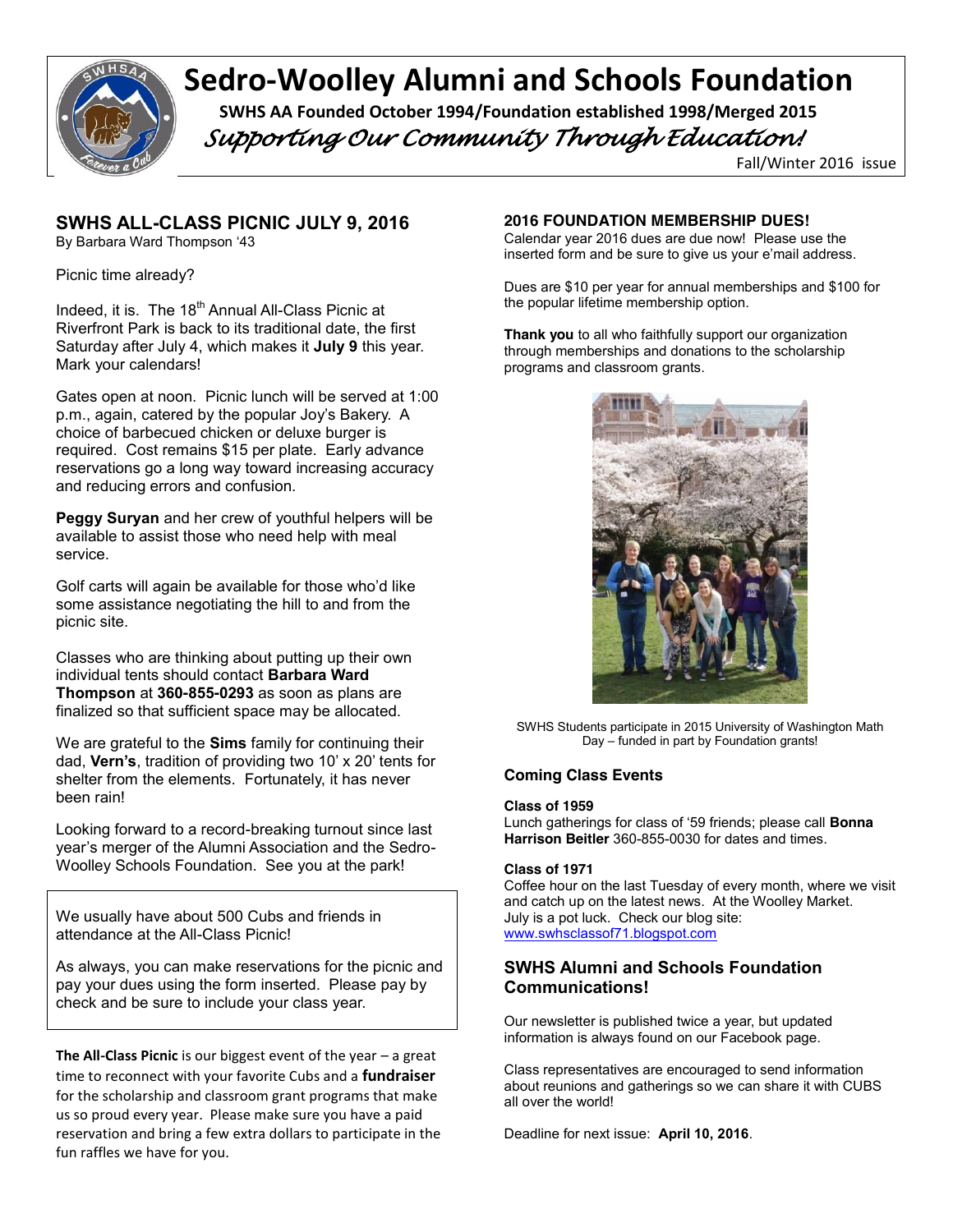# **S-W ALUMNI AND SCHOOLS FOUNDATION 2015 HARVEST HAPPENING THANKS** By Cindy Omdal Brune

The Sedro-Woolley Alumni and Schools Foundation would like to **thank you** for your generous support of the 8<sup>th</sup> Annual Harvest Happening Auction held on Saturday, October 24, 2015 at the Eaglemont Clubhouse in Mt. Vernon. This year's event grossed over \$58,000 with net proceeds supporting our classroom grant program.

This event plays an important role in supporting our students. Established in 1998, the Foundation was created to enhance the education for children in our district. Through the generosity of our community and staff, the Foundation has been able to provide funding "above and beyond" what school budgets allow and to date has gifted back over \$260,000!

# **Recent Grant Awards**

Here is a partial list of recent grants. Be sure to ask a teacher about their classroom grant and the impact it has made on student learning!

SWHS Robotics Club Camp Orkila Scholarships District wide Credit Retrieval Support at SWHS Poet in Residence at Samish Biographies for kids at Lyman Single cylinder OSL engine for auto shop class at SWHS Biology Lab improvements at Job Corps Classroom library support at Clear Lake Sousaphone at SWHS Classroom listening library at Central SPED Classroom iPads at Evergreen

Classroom library books District-wide support Whiteboards and markers at Samish Pedal exerciser at Evergreen Keyboard skins at Clear Lake Classroom leveled readers at Mary Purcell Adaptive PE equipment at SWHS Plastic molecule sets at SWHS Read Naturally encore at Big Lake Microscopes at SSHS Xylophone at Cascade Middle School

If you would like more information regarding the auction or supporting our classroom grants, please contact **Cindy Omdal Brune** at 360-202-2149, cindybrune56@gmail.com or **Kellie Cargile** at the school district office, 360-855-3500. We look forward to our next Harvest Happening in two years, and we always need assistance and fresh ideas! Please join us. We will be working on new plans very soon!

# **THANKS FROM A GRANT RECIPIENT:**

Dear Kellie and Sedro-Woolley Alumni & Schools Foundation,

Thank you very, very much for your willingness to help Lyman and the Parent Group with its purchase of intermediate equipment. It will be a tremendous help as students strive to improve their fitness levels, which align with the district Trifit Program. We are extremely grateful for your generosity and thoughtfulness.

Sincerely, Michele



The S-W Alumni and Schools Foundation funds reading enhancement programs throughout the district!

## **S-W ALUMNI AND SCHOOLS FOUNDATION 2016 Scholarship Applications**  By Lola Ellestad

All 2015 winners have claimed their scholarships and are hard at work with classes that will help them for a lifetime. I am proud of all the kids that are getting off to a good start towards their careers. The best part of our year is when we actually request the scholarship check from the treasurer, mail the check to the college and watch our Sedro-Woolley High School grads make us PROUD!

We have the 2016 applications ready at the counselor's office for students to apply for the current year scholarships. We want seniors to contact their school counselors, complete the application, and send it to the Sedro-Woolley Alumni and Schools Foundation, PO Box 509, Sedro-Woolley, WA 98284 or give it to the counselor to forward to us. This is a busy time for seniors getting ready for their college days and we want to help them.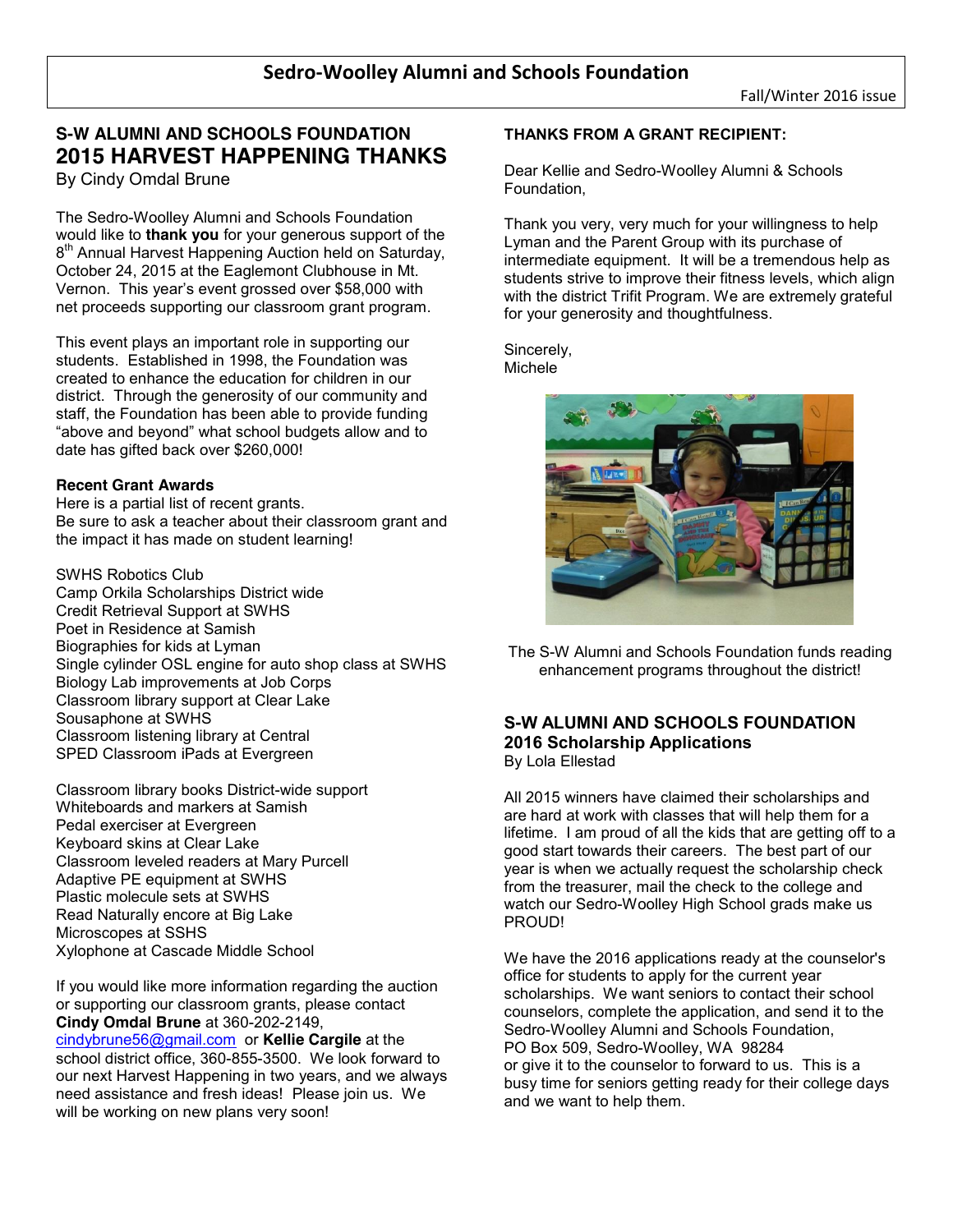# **Sedro-Woolley Alumni and Schools Foundation**

Fall/Winter 2016 issue

# **SWHS PERFORMING ARTS HALL SPONSOR A SEAT!**

We invite you to "sponsor a seat" in the SWHS auditorium – our performing arts venue needs some important upgrading! Curtains are ripped, light fixtures are broken, and the lighting and sound systems need to be updated. There are over 400 seats in the auditorium and it is not only used for in-school events, but for events to which the public is invited.

Two brass plaques will be installed on leading edge of each seat, on either side of the seat number. Each plaque can have three lines of up to 25 characters. Each plaque is offered for a donation of \$75. If you want two plaques installed on the same seat, the second is only \$50!

- Celebrate your participation in drama, band, orchestra, choir, etc.
- Memorialize a loved one.
- Leave a legacy.

Contact **Nita Hodgins at 360-855-3579** for more information and an order form.

# **SEDRO-WOOLLEY CAM**

Sedro-Woolley has a live downtown cam! Check out the happenings any time of the day or night at the City's web site:

#### www.ci.sedro-woolley.wa.us

Look for Hammer Heritage Square web cam! It's on the clock tower!

# **SWHS ALUMNI ASSOCIATION MERGES WITH SEDRO-WOOLLEY SCHOOLS FOUNDATION EFFECTIVE JANUARY 1, 2015**

The Sedro-Woolley High School Alumni Association and Sedro-Woolley Schools Foundation merged both organizations, effective January 1, 2015.

To emphasize that the merged organization funds projects for students of all ages, the words "high school" have been dropped from the new name:

# **Sedro-Woolley Alumni and Schools Foundation.**

The merged organization will continue to publish two newsletters per year and maintain a web site, blog, and Facebook page.



**A xylophone for CMS through your Foundation donations!**

# **S-W ALUMNI AND SCHOOLS FOUNDATION 2016 BOARD OF DIRECTORS AND OFFICERS**

Brock Stiles, President Joe Jones, Vice President #1 Robin Taylor, Vice President #2 Kellie Cargile, Secretary Katherine Olson, Assistant Secretary Pam Baird, Treasurer Bonna Beitler, Assistant Treasurer

| Directors:             |                      |
|------------------------|----------------------|
| Gene Ashe              | Darrel Jones         |
| Phil Brockman          | Aldi Kilogjeri       |
| Cindy Brune            | <b>Steve Lidgard</b> |
| Kellie Cargile         | Danielle Russell     |
| Arlene Eastman         | Peggy Suryan         |
| <b>Brett Greenwood</b> | Barbara Thompson     |
| Pat Hyatt              | Lynn Torset          |
| Irene Johnson          | Reidar Ytgard        |
| Judy Johnson           |                      |

Directors serve staggered three-year terms.